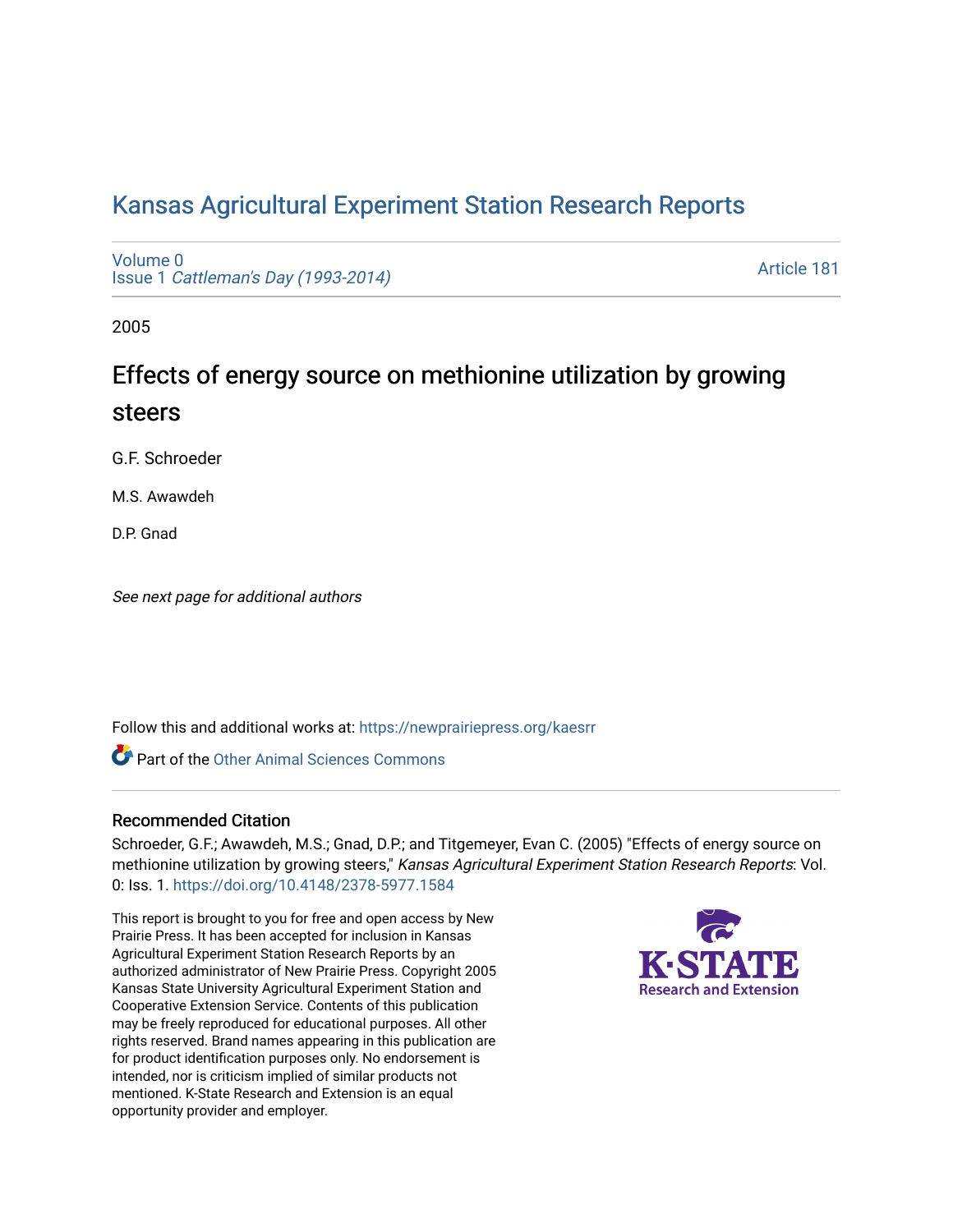# Effects of energy source on methionine utilization by growing steers

# **Abstract**

We evaluated the effect of energy source on amino acid utilization in growing steers. Ruminally cannulated Holstein steers (372 lb) were limit-fed (4.2 lb/day dry matter) a diet based on soybean hulls. A 2 x 5 factorial arrangement of treatments was used: 0 or 3 grams/day of methionine and five sources of energy. The energy sources evaluated were infused in amounts of 1.3 Mcal ME/day and included: control (none), glucose (0.79 lb/day), fat (0.33 lb/day), acetate (0.85 lb/day), and propionate (0.59 lb/day). Acetate and propionate were infused continuously into the rumen, whereas glucose and fat were infused into the abomasum. Nitrogen balance was increased by methionine supplementation, indicating that this amino acid limited protein deposition. Energy supplementation also increased nitrogen balance, with or without supplemental methionine, without differences among energy sources. The results of our study suggest that amino acid utilization by growing steers is improved by energy supplementation, regardless of the source of energy.

# Keywords

Cattlemen's Day, 2005; Kansas Agricultural Experiment Station contribution; no. 05-144-S; Report of progress (Kansas State University. Agricultural Experiment Station and Cooperative Extension Service); 943; Beef; Methionine; Growing steers

# Creative Commons License



This work is licensed under a [Creative Commons Attribution 4.0 License](https://creativecommons.org/licenses/by/4.0/).

# Authors

G.F. Schroeder, M.S. Awawdeh, D.P. Gnad, and Evan C. Titgemeyer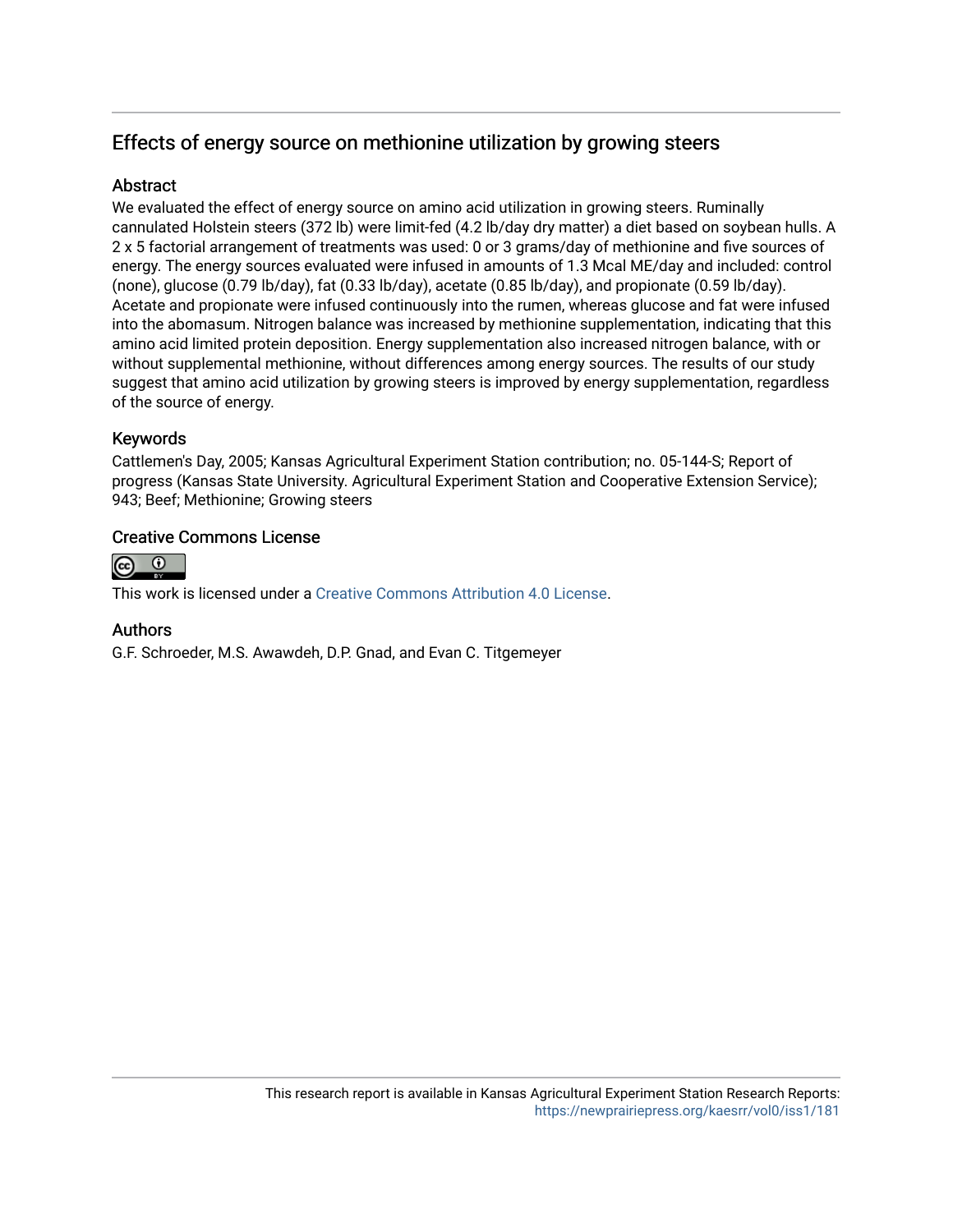#### **EFFECTS OF ENERGY SOURCE ON METHIONINE UTILIZATION BY GROWING STEERS**

*G. F. Schroeder, E. C. Titgemeyer, M. S. Awawdeh, and D. P. Gnad* 

#### **Summary**

We evaluated the effect of energy source on amino acid utilization in growing steers. Ruminally cannulated Holstein steers (372 lb) were limit-fed (4.2 lb/day dry matter) a diet based on soybean hulls. A  $2 \times 5$  factorial arrangement of treatments was used: 0 or 3 grams/day of methionine and five sources of energy. The energy sources evaluated were infused in amounts of 1.3 Mcal ME/day and included: control (none), glucose (0.79 lb/day), fat (0.33 lb/day), acetate (0.85 lb/day), and propionate (0.59 lb/day). Acetate and propionate were infused continuously into the rumen, whereas glucose and fat were infused into the abomasum. Nitrogen balance was increased by methionine supplementation, indicating that this amino acid limited protein deposition. Energy supplementation also increased nitrogen balance, with or without supplemental methionine, without differences among energy sources. The results of our study suggest that amino acid utilization by growing steers is improved by energy supplementation, regardless of the source of energy.

#### **Introduction**

Based on studies using growing pigs, most of the nutrient-requirement systems for cattle have assumed that when protein is limiting, energy supply does not affect protein deposition. In a recent study, however, we observed that growing steers increased protein deposition in response to increased energy supply, even when methionine limited protein accretion. This indicates that the assumptions of the current nutrient-requirement models for

cattle are not correct, and that the amount of energy should be considered to more precisely estimate amino acid utilization. It is unknown if the energy source may also affect amino acid utilization. The objective of our study was to determine the effect of energy source on methionine utilization in growing steers.

#### **Procedures**

Ruminally cannulated Holstein steers (372 lb initially) were allocated in double, balanced  $6 \times 6$  Latin-square designs. The steers were limit-fed (4.2 lb/day dry matter) a diet based on soybean hulls (83%), wheat straw (7.6%), cane molasses (4.1%) and vitaminmineral mix. All steers received supplemental energy by ruminal infusion of 400 grams/day of acetic acid. The treatments were arranged as a  $2 \times 5$  factorial, with the factors being the amount of methionine (0 or 3 grams/day) and five energy sources [control (none), glucose (0.79 lb/day), fat (0.33 lb/day), acetate (0.85 lb/day), and propionate (0.59 lb/day)] each providing 1.3 Mcal ME/day. The amounts of methionine were selected to be in the range of linear response for our experimental model. Ruminal infusion of acetate and propionate, and abomasal infusion of glucose and fat, allowed increases in the energy supply to the cattle without increasing ruminal protein synthesis.

The basal diet was formulated to provide a low protein:energy ratio, small amounts of ruminally undegradable protein, and enough ruminally available nitrogen to support microbial growth. Feed restriction maintained a low supply of amino acids to create a limitation in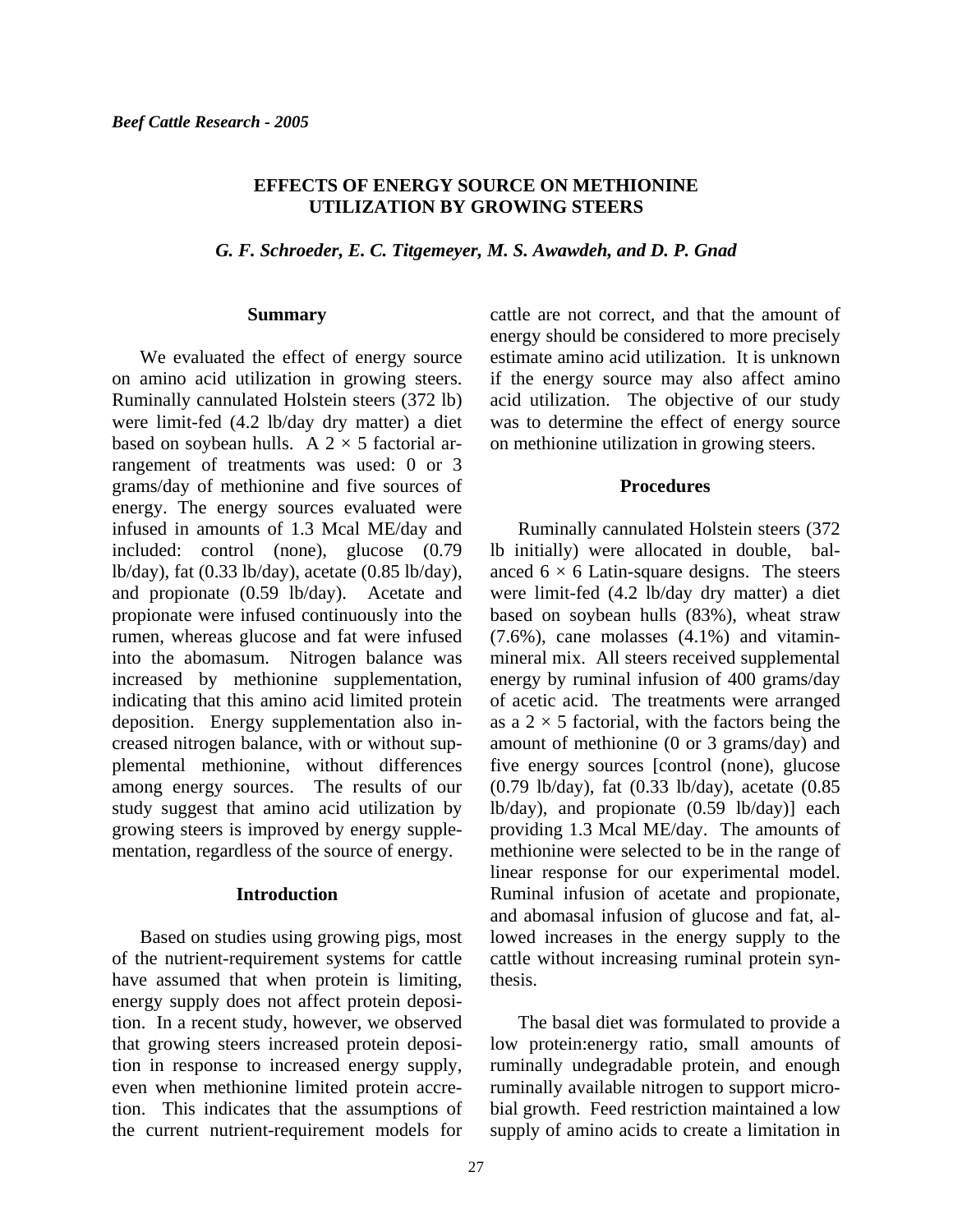methionine such that a response to its supplementation could be achieved. A mixture containing all of the essential amino acids except methionine was continuously infused abomasally to prevent limitations in protein synthesis by an amino acid other than methionine. Thus, protein deposition in our model was clearly limited by methionine supply. Nitrogen balance was used as an estimate of protein deposition by the steers.

#### **Results and Discussion**

The infusion of methionine increased nitrogen retention (18.8 vs. 23.5 grams/day, Figure 1), indicating that this amino acid limited protein accretion. This increase was related to a decrease in urinary nitrogen excretion. The average increase in nitrogen retention (4.7 grams/day) by methionine supplementation would represent a 0.33-lb increase in the daily gain, if it is assumed that body weight gain of Holstein steers contains 19.7% protein. The estimated efficiency of supplemental methionine utilization was 20%, based on the assumptions that retained nitrogen is directly converted to deposited protein and that deposited protein contains 2% methionine. This efficiency of utilization is much less than values (64%) used by the most recent National Research Council publication for predicting requirements of growing cattle.

Steers supplemented with energy had less urinary nitrogen excretion, resulting in improvements in nitrogen retention, with or without methionine supplementation (Figure 1). No significant differences among the energy sources were observed. Although the interaction between methionine and energy supply was not statistically significant, the effects of energy supply seemed to be greater when the steers received methionine supplementation (Figure 1). The changes in nitrogen balance in response to energy supply would represent increases in daily gain of 0.08 and 0.25 lb when 0 or 3 grams/day of methionine were supplemented, respectively, with no large differences among energy sources. These results suggest that energy supply increases the efficiency of amino acid utilization, regardless of the energy source.

The results of our study suggest that the energy supply affects the efficiency of amino acid utilization. Thus, the use of a single efficiency is not appropriate for growing cattle. Estimates of amino acid requirements in growing cattle may require consideration of the amount of energy supplied. Although the inclusion of energy intake represents an increase in complexity for estimating amino acid requirements, our results indicate that the type of energy source does not greatly affect amino acid utilization.

 This research was supported by NRI Competitive Grants Program/CSREES/USDA, Award No. 2003-35206-12837.